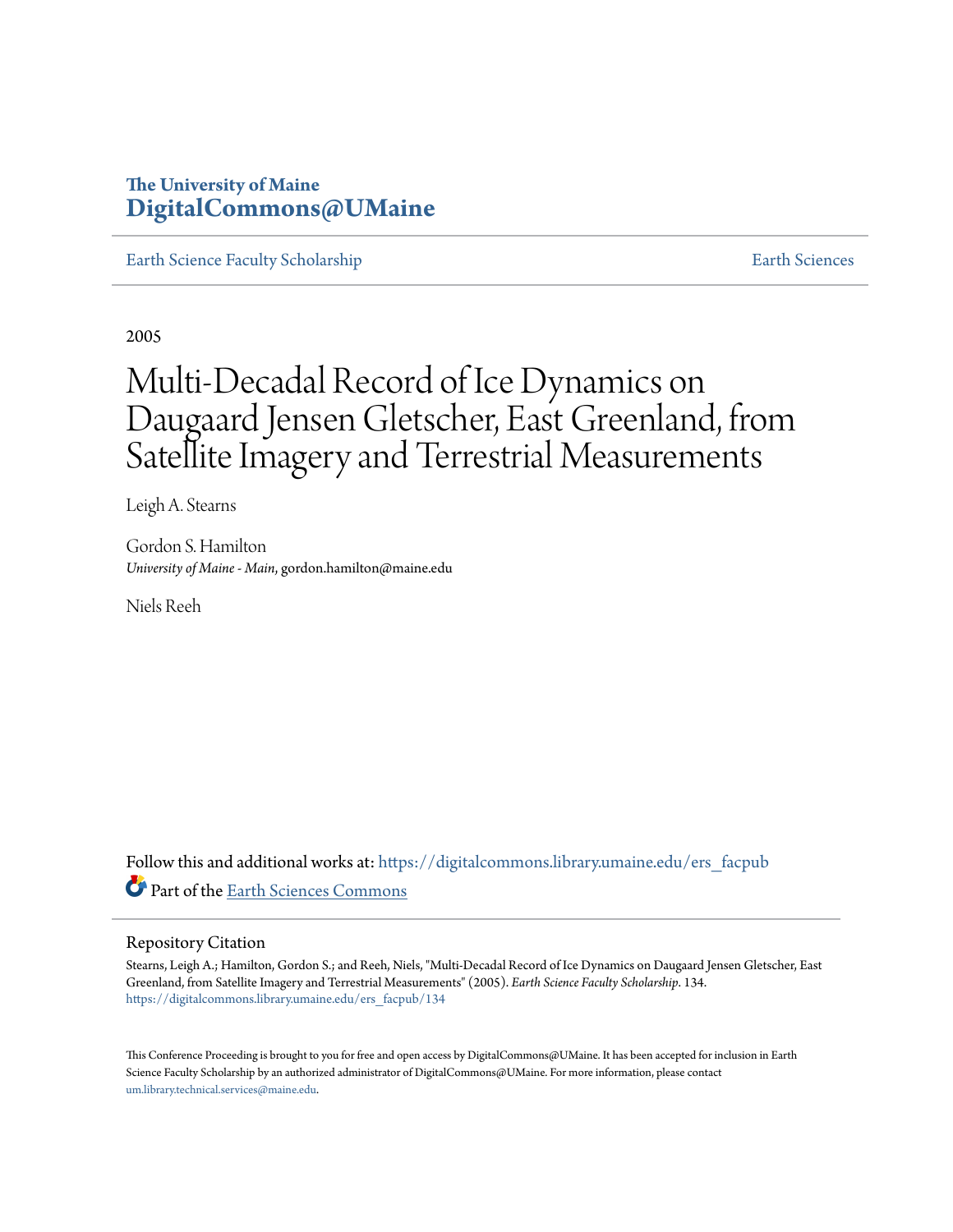## Multi-decadal record of ice dynamics on Daugaard Jensen Gletscher, East Greenland, from satellite imagery and terrestrial measurements

Leigh A. STEARNS,<sup>1</sup> Gordon S. HAMILTON,<sup>1</sup> Niels REEH<sup>2</sup>

<sup>1</sup>Climate Change Institute, and Department of Earth Sciences, University of Maine, 303 Bryand Global Sciences Center, Orono, ME 04469-5790, USA

E-mail: leigh.stearns@maine.edu

<sup>2</sup>Department of Electromagnetic Systems, Technical University of Denmark, DK-2800 Kgs. Lyngby, Denmark

ABSTRACT. The history of ice velocity and calving front position of Daugaard Jensen Gletscher, a large outlet glacier in East Greenland, is reconstructed from field measurements, aerial photography and satellite imagery for the period 1950–2001. The calving terminus of the glacier has remained in approximately the same position over the past  $\sim$  50 years. There is no evidence of a change in ice motion between 1968 and 2001, based on a comparison of velocities derived from terrestrial surveying and feature tracking using sequential satellite images. Estimates of flux near the entrance to the fjord vs snow accumulation in the interior catchment show that Daugaard Jensen Gletscher has a small negative mass balance. This result is consistent with other mass-balance estimates for the inland region of the glacier.

#### **INTRODUCTION**

A recent program to study the mass balance of the Greenland ice sheet demonstrated that the largest changes are currently taking place near the ice-sheet margins (Thomas and others, 2001). Thinning rates of several meters per year were observed on large outlet glaciers draining the southeast portion of the ice sheet (Krabill and others, 2001), and grounding line retreats of several kilometers were measured on glaciers in North Greenland (Rignot and others, 2001). The calving front of Jakobshavn Isbræ, Greenland's largest glacier, recently retreated  $\sim$ 5 km (based on examination of satellite imagery acquired in 2003) after occupying a quasi-stable position for the previous  $\sim$ 30 years (Sohn and others, 1998). Conversely, extensive regions of the high-elevation ice-sheet interior appear to be close to steady-state conditions (Thomas and others, 2000). Current research is directed towards explaining the distribution of these observed changes.

Abdalati and others (2001) suggested that the rapid thinning rates observed in southeast Greenland were initiated as recently as the early 1990s. Air temperatures measured at coastal stations show a cooling trend for most of the 20th century (Box, 2002), but temperatures have been warming since the 1980s. However, glacier thinning rates are too large to be explained by variability in climate (air temperature, snowfall) alone. An alternative explanation is that the observed thinning is a response to changes in ice dynamics, such as an increase in ice velocities. One mechanism that might account for faster ice motion is an increase in the amount of basal lubrication, perhaps as a result of enhanced surface melting (e.g. Zwally and others, 2002). Unfortunately, very few glaciers in Greenland have the long records of ice velocities that are necessary to test this hypothesis.

In this paper, we report the results of a study on Daugaard Jensen Gletscher, one of the largest and fastest-flowing outlet glaciers in East Greenland (Fig. 1). We base our analysis on a combination of field measurements conducted in the 1960s, mapping of flow velocities from modern high-resolution

Advanced Spaceborne Thermal Emission and Reflection Radiometer (ASTER) satellite imagery, and an examination of calving front positions from archival image sources acquired since the 1950s. The data are used to test for recent changes in ice-flow regime, and to compare ice dynamics with massbalance conditions for the glacier.

Daugaard Jensen Gletscher terminates in tidewater at the head of Nordvestfjord, the northernmost branch of the Scoresby Sund fjord system (Fig. 1). Two smaller outlet glaciers from the same catchment basin, Charcot Gletscher and Graah Gletscher (called F. Graae Gletscher on some maps), also terminate at tidewater in tributary fjords. The main glacier drains about 4% of the ice sheet and reaches sustained speeds of about  $4 \text{ km a}^{-1}$  near its grounding line (Reeh and Olesen, 1986). Mass-balance estimates for the upstream region of the inland ice sheet indicate a small negative balance to steady-state conditions (Thomas and others, 2000; Krabill and others, 2001; Hamilton and Whillans, 2002). The availability of ice velocity measurements from 1968 and 2001 makes Daugaard Jensen Gletscher a useful location to test for recent changes in ice dynamics, and to examine the effects of ice flow on the icesheet interior.

The analysis shows that the flow of Daugaard Jensen Gletscher apparently did not change between 1968 and 2001. Between 1950 and 2001, the calving front occupied a nearly constant position in the fjord. These results are largely consistent with the mass-balance conditions observed on the inland ice sheet. An implication of this work is that the conditions forcing a hypothesized change in ice dynamics in southeast Greenland are not yet operating this far north.

#### **CALVING FRONT POSITIONS, 1950-2001**

The lower 28 km long trunk of Daugaard Jensen Gletscher is constrained in a  $5-7$  km wide fjord. The glacier appears to be floating within about 4 km of the calving front, based on the change in crevasse patterns observed in satellite imagery. The inferred grounding line position is taken as the point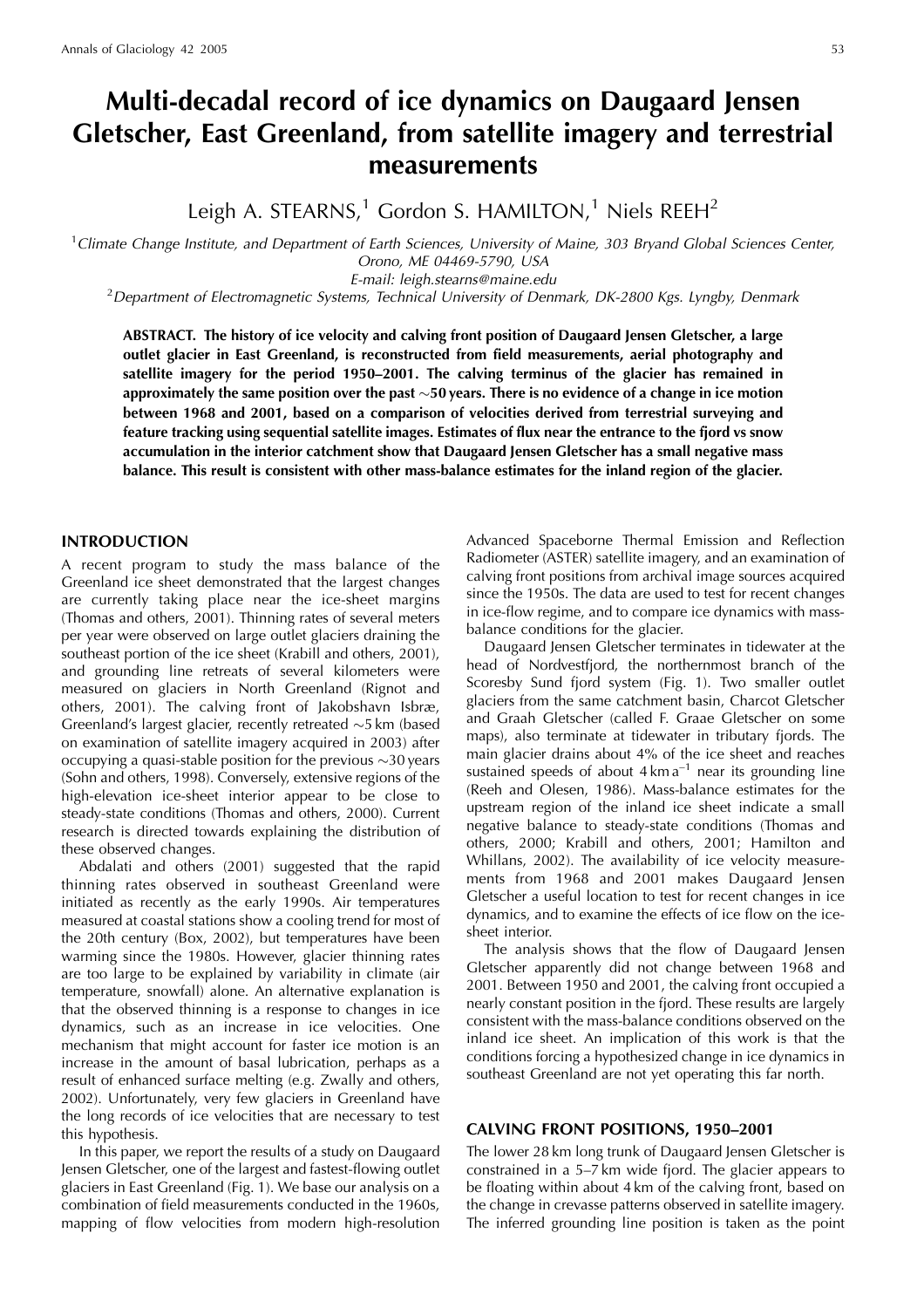

Fig. 1. (a) Map of the study area and nearby automatic weather stations, from Box (2002). The weather stations are marked with circles and referred to in the text as Illoggortoormiut (I), Aputiteeg (A) and Tasiilag (T). (b) Landsat-7 scene showing the location of studied glaciers in northwestern Scoresby Sund, East Greenland. Thick black lines show the locations of the airborne radar profiles (Gogineni and others, 2001). Thin white lines show the location of mass-balance flux gates.

where crevasses become noticeably wider. Ice thickness at the calving margin is  $\sim$ 500 m, from the dimensions of capsized icebergs in the fjord immediately in front of the glacier (Dowdeswell and others, 1992), and from hydrostatic equilibrium based on a measured terminus freeboard height of  $\sim$  60 m (Reeh and Olesen, 1986).

Charcot and Graah glaciers are constrained in  $\sim$ 2 km wide fjords, 12 and 26 km long, respectively. Ice thicknesses for both glaciers are smaller than for Daugaard Jensen Gletscher. Measurements of terminus freeboard heights yield thicknesses of  $\sim$ 240 m for Charcot Gletscher and  $\sim$ 320 m for Graah Gletscher (Olesen and Reeh, 1969).

A record of calving front positions is reconstructed for each glacier using modern and archival imagery, and survey data. The earliest observations are oblique aerial photographs taken in 1950 (Weidick, 1995). Survey measurements were made at the terminus of each glacier in 1968 (Reeh and Olesen, 1986). Additional observations were made using Landsat 3 (1973), Landsat 5 (1991) and Landsat 7 imagery (1999). The most recent calving front positions were mapped using ASTER imagery acquired in 2001.

The calving front position of Daugaard Jensen Gletscher has remained remarkably constant throughout the 51 years of observation (Fig. 2). Small variations in position are probably the result of annual or seasonal fluctuations in the rate of iceberg production (Olesen and Reeh, 1969). The widening and  $\sim$ 400 m deepening of the fjord a few kilometers in front of the calving margin ( $\acute{o}$  Cofaigh and others, 2001) probably limits the forward extension of the glacier. The grounding line position, to the extent that the location of sudden crevasse widening can be mapped in the record, also appears to have been relatively stable (within  $\sim$ 250 m, based on the pixel resolution and geolocation uncertainties of archival imagery). This stability indicates that ice flux to the grounding line has remained constant, and might also be an indication that basal melt rates have not increased in recent decades (cf. Rignot and others, 2001).

The terminus position records for Charcot and Graah glaciers appear to indicate out-of-phase behavior of the neighboring glaciers. Olesen and Reeh (1969) note that Charcot Gletscher retreated  $\sim$ 2 km between 1933 and 1950,

and retreated another  $\sim$ 1 km between 1950 and 1968. During the same period, Graah Gletscher maintained a stable front position. The terminus of Charcot Gletscher remained at the same position between 1968 and 2001 (Fig. 2). Graah Gletscher retreated 1-2 km between 1991 and 1999 but changed very little in the last 2 years of observation (Fig. 2). It appears that both glaciers are in longterm retreat, although it is interesting to note that retreat events seem to occur episodically during longer stages of front position stability.

#### **GLACIER VELOCITIES, 1968-2001**

The flow pattern of Daugaard Jensen Gletscher was first measured in the late 1960s by Olesen and Reeh (1969) using terrestrial surveying techniques. Velocities were obtained by repeated theodolite intersections from bedrock stations to natural targets on the glacier surface. Most of the targets were located on the floating portion of the glacier, although some points were measured just upstream of the grounding line. The measurements were made over a period of 32 days, and the velocities expressed as annual averages. Reeh and Olesen (1986) noted velocity fluctuations of up to 2 m  $d^{-1}$ , or 15% of total motion, at the front of the glacier. The possibility of these fluctuations being forced by fjord tides, as observed on Jakobshavn Isbræ (Echelmeyer and Harrison, 1990), was not supported by the duration and amplitude of the oscillations (Reeh and Olesen, 1986). Insead, these velocity fluctuations imply lubrication at the base of Daugaard Jensen Gletscher. The presence of basal meltwater from Daugaard Jensen Gletscher is also evident from a nearby sediment core. The sediment core, drilled 5 km down-fjord from the calving front of Daugaard Jensen Gletscher, consisted of well-defined, laminated muds (Ó Cofaigh and others, 2001). Laminated muds suggest an abundance of meltwater being delivered into the fjord. Isotopically light water, sampled at the core site, supports this interpretation ( $\acute{\text{O}}$  Cofaigh and others, 2001).

The modern flow pattern of the glacier was obtained by applying a feature-tracking technique (Scambos and others, 1992) to sequential satellite images acquired by the ASTER sensor in August 2000 and July 2001. High-resolution (15 m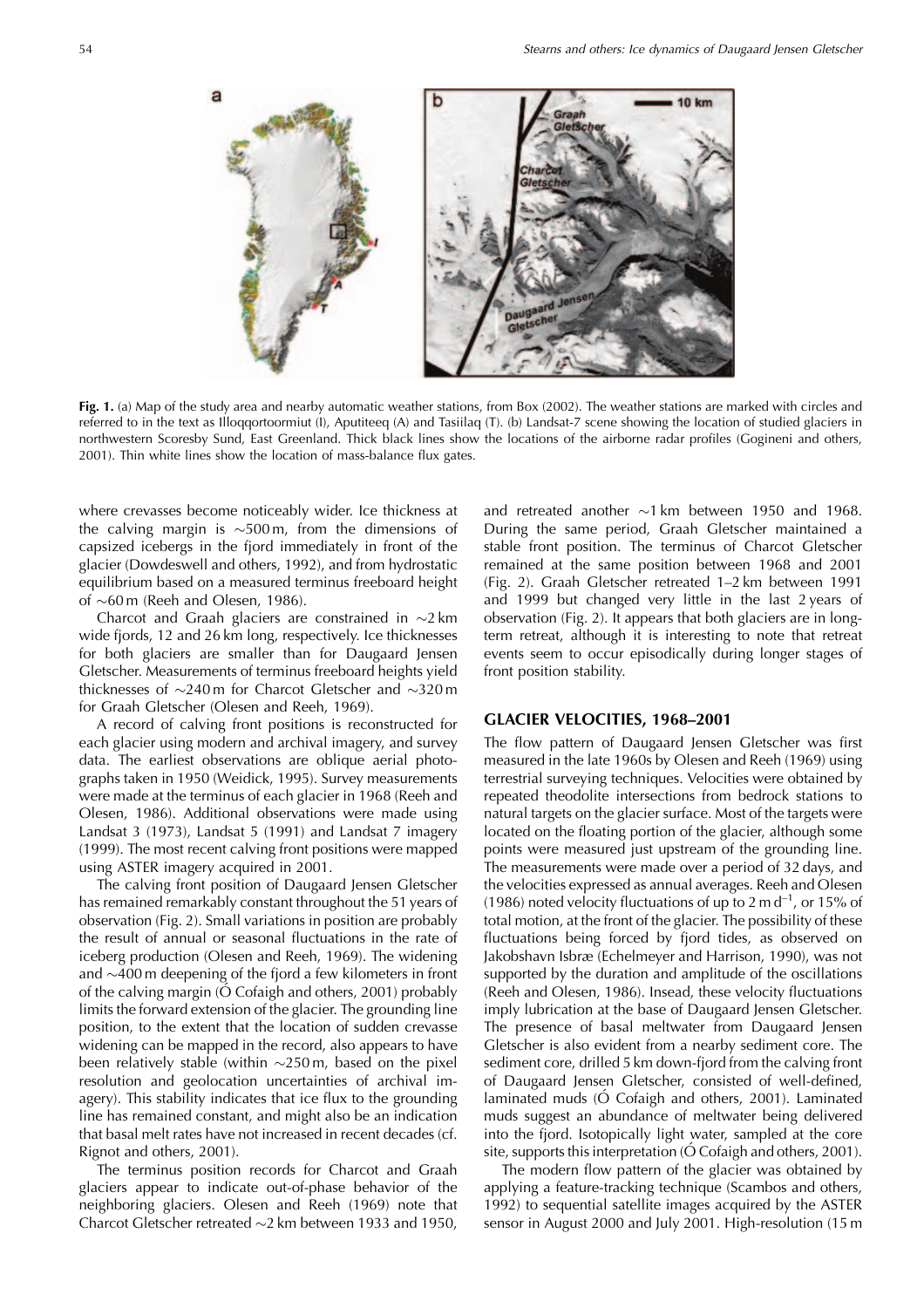pixel size) visible band data were used. The displacement of surface features (crevasses, seracs) was derived by matching patterns of brightness in a reference chip from the first image to identical patterns in a search box from the second image using an automatic cross-correlation technique.

Before implementing the matching routine, the two images were geocoded using satellite ephemeris data and co-registered using manual tie points. A principal component filter was applied to both scenes to reduce image noise. Scambos and others (1992) noted that the use of Landsat imagery required additional noise suppression techniques, namely scan-line de-striping, high-pass filtering and Gaussian contrast stretching, but these steps were not necessary for preparing the ASTER images. The feature tracking was performed with a reference chip of  $4 \times 4$  pixels and a search box of  $128 \times 32$  pixels. The location of the search box and its long axis orientation were based on a priori estimates of the glacier flow field.

The selection of the image pair was based on several considerations. Both images were required to be largely cloud-free and have similar illumination characteristics. The ASTER instrument has the capability for across-track offnadir scene acquisition  $(-24)$ <sup>o</sup> to  $+24$ <sup>o</sup> from nadir). This capability unfortunately limits the number of potential matching pairs, because different scene acquisition geometries lead to different image illumination characteristics. Stearns and Hamilton (2005) note that, for regions of rugged terrain such as coastal East Greenland, pointing angles of sequential images need to be within  $3^\circ$  to maintain common illumination characteristics. An additional consideration was the length of time between scene acquisition dates. The time interval had to be long enough to allow detectable feature displacement, but not too long such that features were distorted beyond recognition. Based on these criteria, two scenes acquired in August 2000 and July 2001 were selected for feature tracking.

Uncertainties in derived velocities are dominated by errors in image co-registration and the application of the cross-correlation technique. The presence of static features (mountain peaks, rock ridges) was used to minimize imageto-image registration errors to  $\sim$ 1 pixel. Uncertainties associated with the cross-correlation technique were quantified by examining the apparent displacement of static features in the images. These displacements never exceeded 1 pixel (15 m). Any matches over the glacier surface with residuals larger than 1 pixel were therefore discarded. Cumulatively, the uncertainties resulting from all error sources ( $\sim$ 50 m a<sup>-1</sup>) are unimportant for the fast glacier speeds ( $>1000$  m a<sup>-1</sup>) being investigated in the current study.

The feature-tracking technique yielded displacement vectors over most of the length of Daugaard Jensen Gletscher, from where it enters the fjord to the grounding line (Fig. 3). Velocity vectors were also obtained for most of Graah Gletscher (Fig. 4) using the same image pair. On the floating part of Daugaard Jensen Gletscher, within  $\sim$ 4 km of the calving front, large longitudinal extension rates caused crevasses to be deformed beyond recognition from one image to the next  $(\sim 1$  year interval). A shorter interval between images might have produced trackable features for velocity mapping in this portion of the glacier, but no suitable images were available.

The results show that the speed of Daugaard Jensen Gletscher steadily increases with distance along the fjord (Fig. 3). Peak speeds near the grounding line are  $\sim$ 3 km a<sup>-1</sup>.



Fig. 2. Terminus positions for Daugaard Jensen Gletscher (a), Charcot Gletscher (b, left) and Graah Gletscher (b, top). Positions were obtained from aerial photography in 1950 (photograph #11947 in Weidick, 1995); in 1973 by Landsat 3 (scene #124009007320790); in 1991 by Landsat 5 (scene #P231R09\_5T19910621); in 1999 by Landsat 7 (scene #P231R009\_7FL19990705); and in 2001 by ASTER (scene #003\_07122001140515\_11172003002110).

Reeh and Olesen (1986) reported faster speeds of  $\sim$ 4 km a<sup>-1</sup> near the front of the floating terminus. Graah Gletscher reaches sustained speeds of  $\sim$ 1 km a<sup>-1</sup> in its lower reaches. The longitudinal profile of velocity for Graah Gletscher seems to indicate a rapid jump in speed as ice enters the fjord (Fig. 4). Velocities increase steadily with distance down the glacier, but peak speeds do not reach those of Daugaard Jensen Gletscher, as would be expected from the shallower ice thicknesses.

A comparison of ice velocities from 1968 and 2001-02 is possible for the region just inland of the grounding line on Daugaard Jensen Gletscher where terrestrial and satellite measurements overlap. At this location (7.5 km from the calving terminus), Reeh and Olesen (1986) report an average annual velocity of  $2.70 \pm 0.15$  km a<sup>-1</sup>. The velocity derived from satellite imagery is  $2.65 \pm 0.05$  km a<sup>-1</sup>. Both results are consistent, given the uncertainties associated with each technique. The comparison shows that the annually averaged speed of the glacier was not substantially different in 1968 and 2001.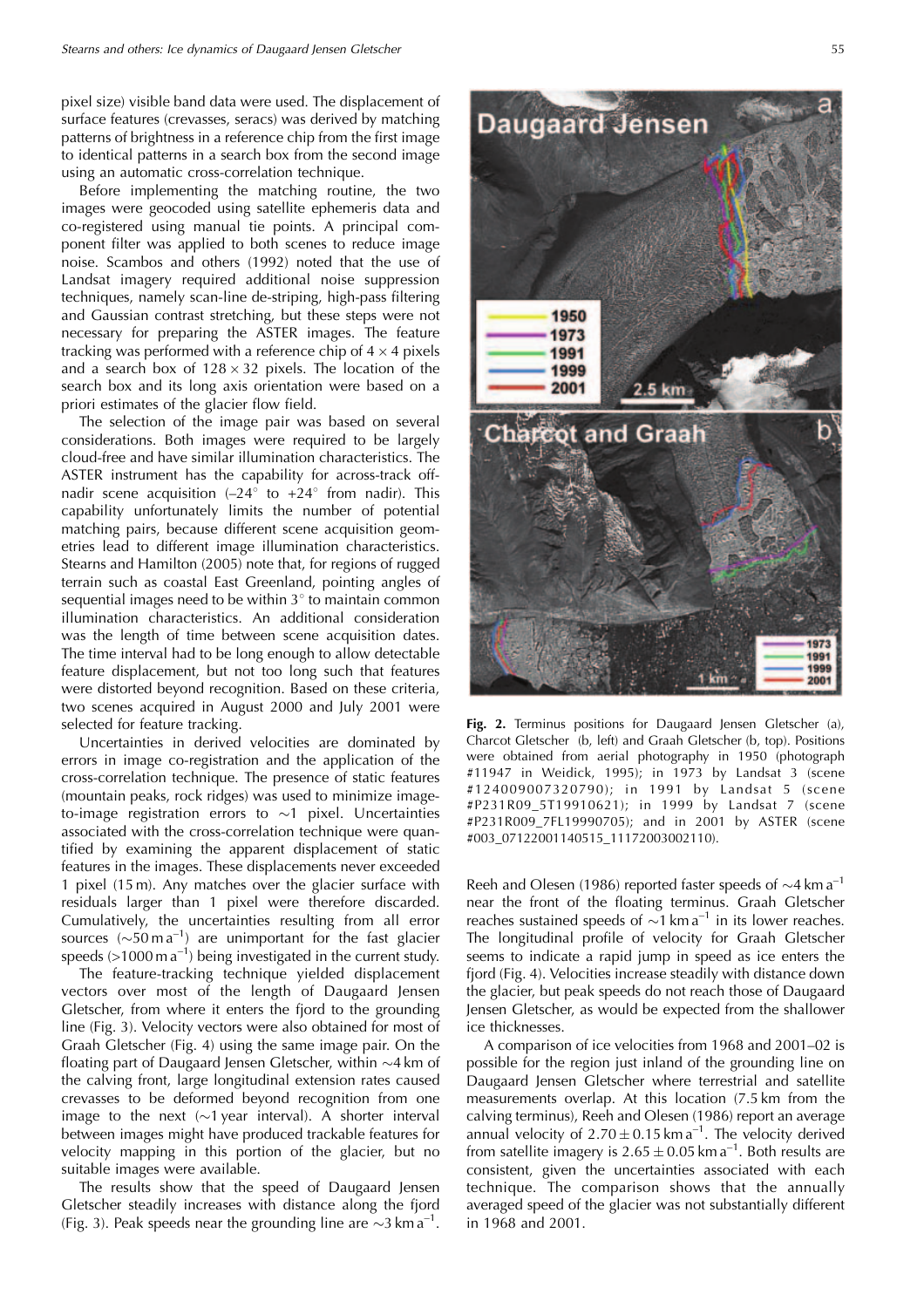

Fig. 3. Ice velocities for Daugaard Jensen Gletscher obtained from feature tracking, overlaid on an ASTER image. Black lines represent massbalance flux gates. The white box shows the region with overlapping velocity measurements from 1968. Inset shows a velocity profile along the thin white line.

No direct comparison is possible for Graah Gletscher. Olesen and Reeh (1969) obtained velocities for the calving front from surveys conducted 6 days apart in the summer of 1968. Converted to an annual average, velocities across the terminus were  $1.5 \pm 0.15$  km a<sup>-1</sup>. No displacement vectors for the terminus were obtained using the feature-tracking technique on satellite images, probably because crevasse shapes changed beyond recognition from one image to the next. The velocities obtained closest to the calving front



Fig. 4. Ice velocities for Graah Gletscher obtained from feature tracking, overlaid on an ASTER image. Inset shows a velocity profile along the thin white line.

 $(\sim 4 \text{ km}$  up-glacier) during 2000–01 were approximately  $0.95 \pm 0.05$  km a<sup>-1</sup> and appeared to be increasing towards the terminus (Fig. 4).

#### **ESTIMATING MASS BALANCE**

The velocity measurements can be combined with accumulation rate maps to estimate the mass balance  $(F_{\text{net}})$  of the Daugaard Jensen Gletscher catchment. Dimensions of the catchment basin (SA) were obtained from a high-resolution elevation model of the ice sheet (Bamber and others, 2001). There are several estimates for snow accumulation rate  $(b)$ within the catchment, based on interpolation between numerous isolated ice-core records (e.g. Bales and others, 2001; Zwally and others, 2001). The mean of these estimates is used to obtain mass added to the catchment  $(F_{in})$ . Ideally, outgoing flux  $(F_{out})$  should be obtained at the grounding line. However, feature tracking using satellite images failed to produce velocities on this part of the glacier, so alternative flux gates were chosen close to the locations of airborne icepenetrating radar profiles (Gogineni and others, 2001) (Fig. 1). Two gates were selected to cover the main tributaries converging at the head of the fjord. Each gate was rotated slightly from the flight-line so as to be orthogonal to the measured ice-flow vectors.

Similar procedures were followed for Graah Gletscher, except for the location of the flux gate. The radar flight-lines cross the glacier up-flow of the available satellite imagederived velocities. In order to use the measured velocities, the geometry of a flux gate coinciding with satellite coverage was obtained from an ice-thickness compilation of Bamber and others (2001).

Comparing catchment-wide snow accumulation rates with ice fluxes through Daugaard Jensen and Graah glaciers reveals a small negative mass balance equivalent to an average thinning rate of  $-8.24 \pm 5.51$  cm a<sup>-1</sup> (Table 1). This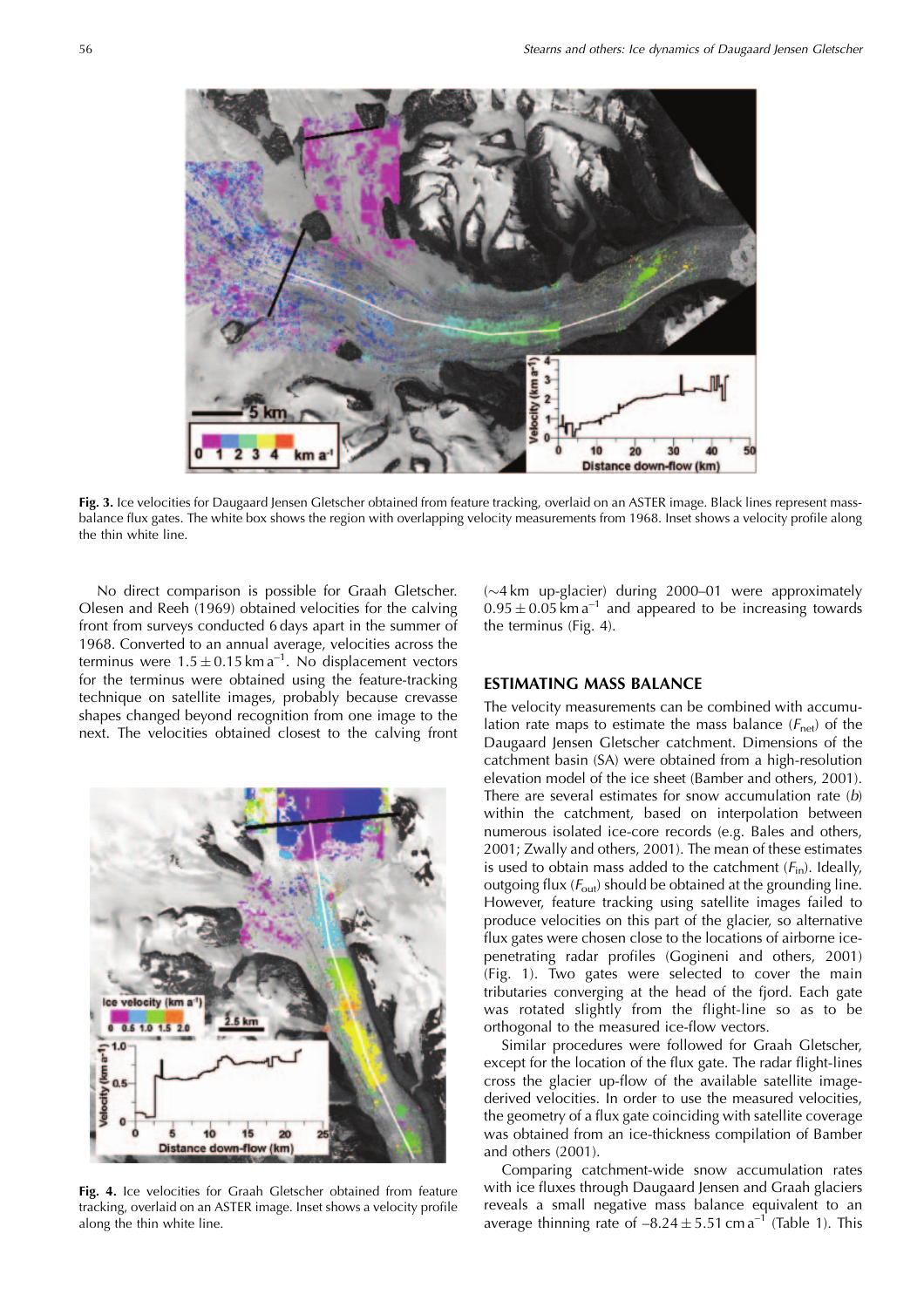Table 1. Quantities used to estimate mass balance

| Catchment, SA                  | $50030 \pm 500$ km <sup>2</sup>              |
|--------------------------------|----------------------------------------------|
| Accumulation, b                | $0.245 \pm 0.07$ m a <sup>-1</sup>           |
| Flux in, $F_{\text{in}}$       | $11.4 + 2.6$ km <sup>3</sup> a <sup>-1</sup> |
| Flux out, $F_{\text{out}}$     | $15.2 + 0.3$ km <sup>3</sup> a <sup>-1</sup> |
| Mass balance, $F_{\text{net}}$ | $-3.8 + 2.5$ km <sup>3</sup> a <sup>-1</sup> |
|                                |                                              |

value is smaller than a local thinning rate of  $-28.1 \pm 20.4$  cm a<sup>-1</sup> obtained by Hamilton and Whillans (2002) at a site 100 km up-glacier in the catchment area. However, considering the respective uncertainties, both results are statistically similar.

A similar analysis was performed by Rignot and others (2004) using flow velocities obtained by interferometric processing of radar images from 1996 and a slightly different catchment accumulation rate. Their results are consistent with the present analysis, given the uncertainties in each technique.

#### **DISCUSSION**

Our results of near-steady-state conditions in the Daugaard Jensen Gletscher catchment are quite different from the large thinning rates (several meters per year) observed 500-700 km farther south in Greenland (e.g. Kangerdlugssuag Gletscher) (Abdalati and others, 2001). The factors driving rapid thinning of these glaciers do not appear to be acting at the current time in the northwestern Scoresby Sund region. One hypothesis is that increased surface melt reaching the bed has caused these southeastern glaciers to accelerate and thin (Abdalati and others, 2001; Krabill and others, 2001). This explanation is supported by satellite passive microwave emissivity data revealing a 16% increase in southeast Greenland melt area from 1979 to 2002 (Abdalati and Steffen, 2001). While the spatial extent of surface melting fluctuates annually due to weather patterns and volcanic eruptions, there is a consistently larger melt extent in southeastern Greenland (near Kangerdlugssuaq and other rapidly thinning glaciers) than in central East Greenland inland of Scoresby Sund.

Coastal temperature records are consistent with the passive microwave data. From 1961 to 1990, the annual mean temperatures at Aputiteeq and Tasiilaq, the weather stations closest to Kangerdlugssuag Gletscher and other thinning glaciers in the southeast, were  $\sim6^{\circ}$ C warmer than at Illoqqortoormiut near the mouth of the Scoresby Sund fjord system (Box, 2002). A 1°C warming for 1985-2000, with continued warming since 2001, was also recorded at the southeast stations (Box, 2002), implying a greater availability of meltwater for basal lubrication of glaciers in that region.

No clear warming trend was observed at Illoquortoormiut over the last few decades (Box, 2002), suggesting that meltwater production on glaciers in the region has not increased. It is important to note that Daugaard Jensen Gletscher is located  $\sim$ 300 km from the weather station, and that it is likely that the inner part of the Scoresby Sund fjord system experiences cooler continental conditions. However, the climate record at Illoggortoormiut is consistent with the stable ice dynamics of Daugaard Jensen Gletscher between 1968 and 2001.

#### **CONCLUSIONS**

An analysis of remote-sensing observations and field measurements indicates near-steady-state conditions for the last  $\sim$  50 years in the Daugaard Jensen Gletscher region of central East Greenland, Ice velocities near the terminus, obtained from terrestrial theodolite surveys in 1968, are similar to those obtained at the same location by tracking surface features in satellite images from 2000 and 2001. The calving front of Daugaard Jensen Gletscher remained in approximately the same position throughout the period of observation 1950–2001. This result is consistent with the constant flux of ice to the grounding line, indicated by the steady velocities. It also suggests that there has been no increase in basal melting beneath the floating section of the glacier tongue, in contrast to observations elsewhere in Greenland (Rignot and others, 2001). The terminus positions of Charcot and Graah glaciers, two smaller glaciers in the same system, show long-term retreat, although most of the retreat occurs episodically between longer phases of stable front positions.

The mass budget of the glacier catchment, estimated using measured velocities, accumulation rates and surface and bed topographies, indicates a very small negative balance. This result is consistent with slow thinning rates calculated for sites inland of the fjord (Krabill and others, 2001; Hamilton and Whillans, 2002). The currently stable ice dynamics of the outlet glacier trunk do not appear to be the cause of this small negative balance, although it is not possible to ascertain if glacier speeds increased during an earlier period of warming in the first half of the 20th century (Box, 2002).

#### **ACKNOWLEDGEMENTS**

Radar data were obtained from the University of Kansas (http://tornado.rsl.ukans.edu/Greenlanddata.htm). The digital elevation model was supplied by the US National Snow and Ice Data Center (http://nsidc.org/data/nsidc-0092.html). This work was funded by NASA's Cryospheric Sciences Program through NNG04GK39G to G.H.

#### **REFERENCES**

- Abdalati, W. and K. Steffen. 2001. Greenland ice sheet melt extent: 1979-1999. J. Geophys. Res., 106(D24), 33,983-33,988.
- Abdalati, W. and 8 others. 2001. Outlet glacier and margin elevation changes: near-coastal thinning of the Greenland ice sheet. J. Geophys. Res., 106(D24), 33,729-33,742.
- Bales, R.C., J.R. McConnell, E. Mosley-Thompson and B. Csatho. 2001. Accumulation over the Greenland ice sheet from historical and recent records. J. Geophys. Res., 106(D24), 33,813-33,825.
- Bamber, J.L., S. Ekholm and W.B. Krabill. 2001. A new, highresolution digital elevation model of Greenland fully validated with airborne laser altimeter data. J. Geophys. Res., 106(B4), 6733-6746.
- Box, J.E. 2002. Survey of Greenland instrumental temperature records: 1873-2001. Int. J. Climatol., 22(15), 1829-1847.
- Dowdeswell, J.A., R.J. Whittington and R. Hodgkins. 1992. The sizes, frequencies, and freeboards of East Greenland icebergs observed using ship radar and sextant. J. Geophys. Res., 97(C3), 3515-3528.
- Echelmeyer, K. and W.D. Harrison. 1990. Jakobshavns Isbræ, West Greenland: seasonal variations in velocity – or lack thereof. J. Glaciol., 36(122), 82-88.
- Gogineni, S. and 9 others. 2001. Coherent radar ice thickness measurements over the Greenland ice sheet. J. Geophys. Res., 106(D24), 33,761-33,772.